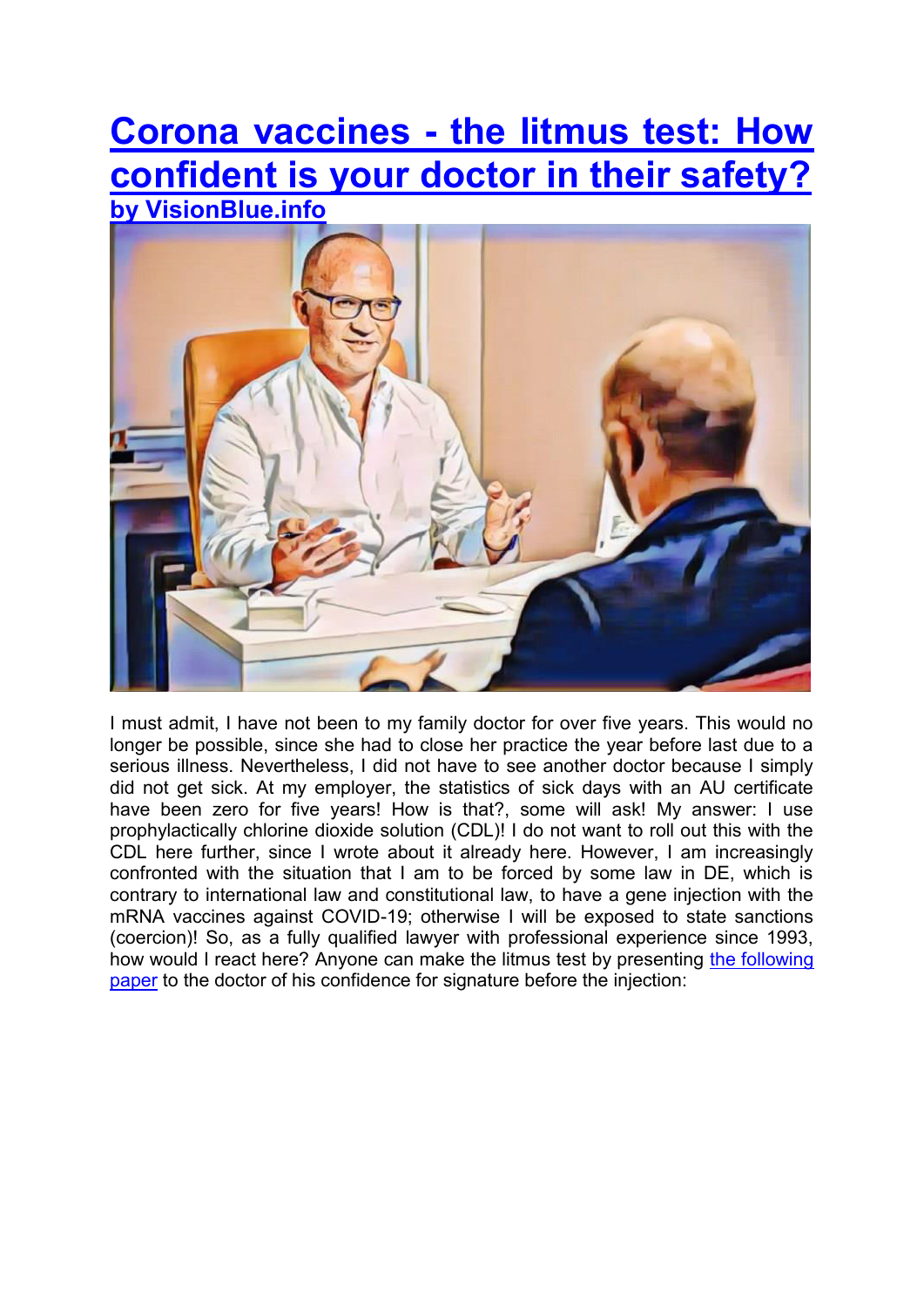# Declaration of assumption of liability

I, the undersigned, am the attending physician within the meaning of Section 630d of the German Civil Code (BGB) and, in order to obtain consent from the patient in accordance with Section 630d, Paragraph 1, Sentence 1 of the German Civil Code (BGB), declare the following 

1. Larn aware that the mRNA vaccine Comirnaty /Spikeyax (delete as applicable) to be used by me for preventive treatment against COVID-19 has received only an emergency marketing authorization from the European Medicines Agency (EMA) and that the final evaluation of the safety and efficacy of these vaccines according to Section II, Letter E. of the EPAR Product Information has yet to be demonstrated by the manufacturers of the above vaccines by submitting to the EMA a final clinical study report on the randomized, placebo-controlled and observer-blind studies by July 31, 2024 by BioNTech and September 30, 2022 by Moderna.

2. Thus, I am aware that this is an experimental preventive medical treatment.

3. I am aware through the product information for the above-mentioned mRNA vaccines that the use of the same is to be refrained from in patients who are allergic to the ingredients listed in section 6 of the product information. In this respect. I declare that I have not examined the vaccination capability of the above-mentioned patient and waive the presentation of a certificate of vaccination capability by a specialist in allergology prior to treatment.

4. I am aware that the nanolipids ALC 0315 and ALC 0159 (Comirnaty) and SM-102 (Spikevax) used in the vaccines are labeled by various manufacturers in the safety data sheets as not to be used in humans or to be used for experimental purposes only.

5. I am also aware that there are no studies on the part of the manufacturers on possible interactions of the vaccines with other medicines, which are currently to be taken on medical prescription. I am also aware that the mRNA vaccines should be used with caution in patients suffering from thrombocytopenia or coagulopathy, and that no studies of possible interactions with the mRNA vaccines have taken place in patients with immunodeficiency or patients treated with immunosuppressants. I also refrain from preliminary cardiological examinations of the vaccinee, although the manufacturers of the mRNA vaccines have pointed out an increased risk of contracting myocarditis and pericarditis after administration of the respective mRNA vaccine.

6. In view of the above, I am nevertheless willing to perform the preventive experimental treatment by injection of the selected mRNA vaccine on the patient subject to the following declaration of liability.

7. I assume liability for all possible physical and financial consequences for the above-mentioned patient in the event of adverse reactions and/or side effects caused by the vaccine used, such as possible disability, reduction in quality of life and possible chronic suffering. This liability is also assumed if, in addition to myself, an official liability of the authority commissioning me with the vaccination comes into consideration. The liability also exists in the case of non-provided coverage of a possibly existing liability insurance.

8. In case of death of the patient as a result of the vaccination, I will fulfill all claims for damages against the patient's heirs.

9. In case of adverse reactions and/or side effects caused by the vaccine used, it is my responsibility to prove that these were not caused by the preventive experimental treatment with the above-mentioned vaccine.

Signature of the treating person(s)

Why actually do I, since I do not want to be injected with genes, suggest such a thing? Well ... it may well be a wake-up call for the doctor you trust! Something like this just happened to a good friend of mine, to whom I had dictated this declaration of liability into her PC. What happened? The good friend, who is being bullied by her employer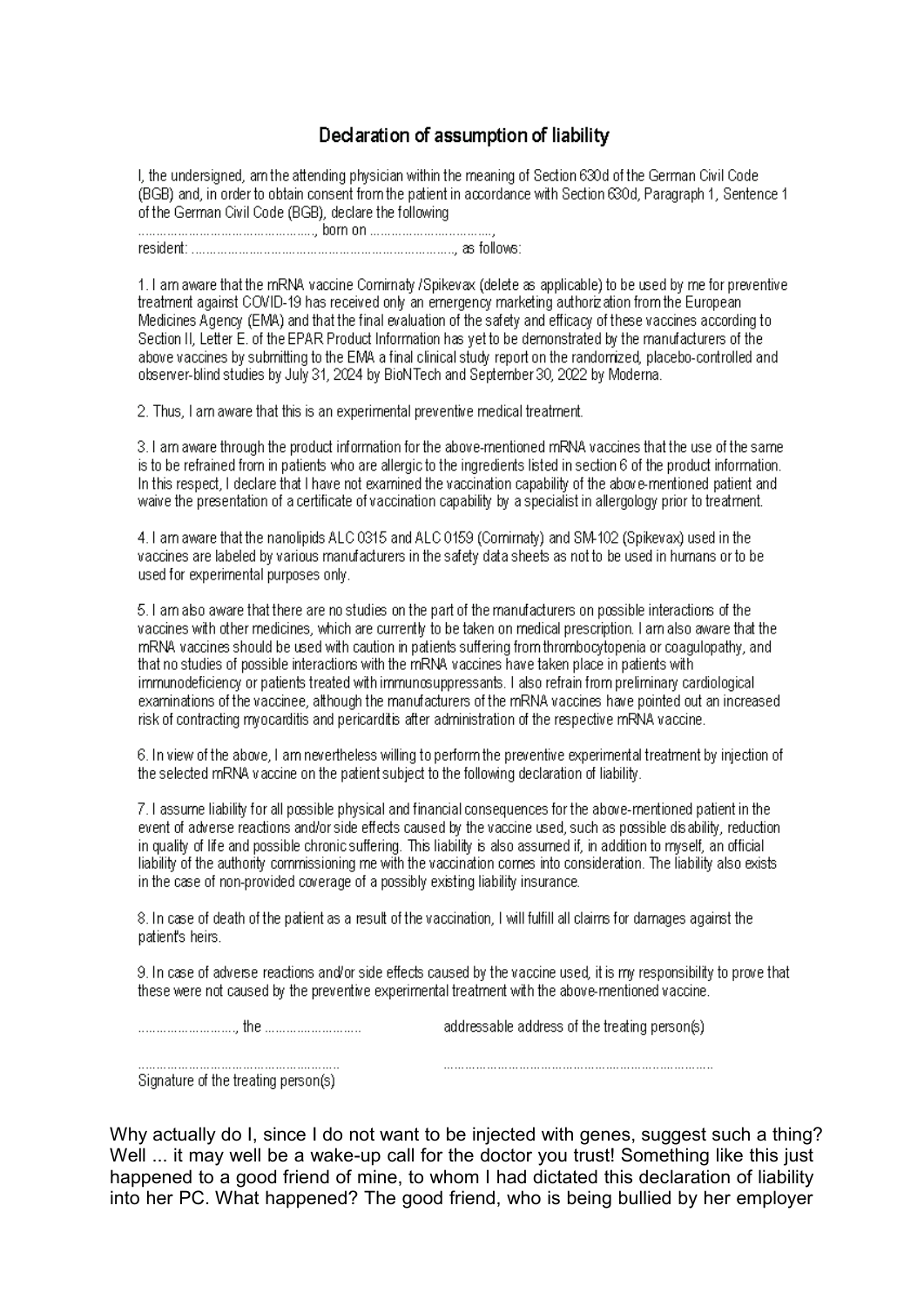for being unvaccinated, jumped over her shadow today. She presented her family doctor, who had made a vaccination appointment with her, with the liability assumption statement I had written and said that the statement written by her lawyer friend needed to be signed to make it legally safe. The doctor read it and got wide eyed. Then said she couldn't sign that. But she then got friendly as shit and gave my good friend her sick note for burn out, the real reason for the presentation. The doctor was visibly thrown in at the deep end and will surely now wonder if she now has a problem since she had previously vaccinated umpteen other patients with the mRNA vaccines.

Yes, I would present this liability assumption statement to any physician who is thinking of putting the needle in and injecting these mRNA vaccines. I reproduce it below in its entirety:

## *Liability Assumption Statement*

*I, the undersigned, am a treating physician in the sense of § 630d BGB (German Civil Code) and declare, in order to obtain consent according to § 630d paragraph 1 sentence 1 BGB, from the patient* 

*................................................., born on ............................................................., resident: ........................................................................., as follows:* 

*1. I am aware that the mRNA vaccine Comirnaty /Spikevax (delete as applicable) to be used by me for preventive treatment against COVID-19 has received only an emergency marketing authorization from the European Medicines Agency (EMA) and that the final evaluation of the safety and efficacy of these vaccines according to Section II, Letter E. of the EPAR Product Information has yet to be demonstrated by the manufacturers of the above vaccines by submitting to the EMA a final clinical study report on the randomized, placebo-controlled and observer-blind studies by July 31, 2024 by BioNTech and September 30, 2022 by Moderna.* 

*2. Thus, I am aware that this is an experimental preventive medical treatment.* 

*3. I am aware through the product information for the above-mentioned mRNA vaccines that the use of the same is to be refrained from in patients who are allergic to the ingredients listed in section 6 of the product information. In this respect, I declare that I have not examined the vaccination capability of the above-mentioned patient and waive the presentation of a certificate of vaccination capability by a specialist in allergology prior to treatment.* 

*4. I am aware that the nanolipids ALC 0315 and ALC 0159 (Comirnaty) and SM-102 (Spikevax) used in the vaccines are labeled by various manufacturers in the safety data sheets as not to be used in humans or to be used for experimental purposes only.* 

*5. I am also aware that there are no studies on the part of the manufacturers on possible interactions of the vaccines with other medicines, which are currently to be taken on medical prescription. I am also aware that the mRNA vaccines should be used with caution in patients suffering from thrombocytopenia or coagulopathy, and that no studies of possible interactions with the mRNA vaccines have taken place in patients with immunodeficiency or patients treated with immunosuppressants. I also*